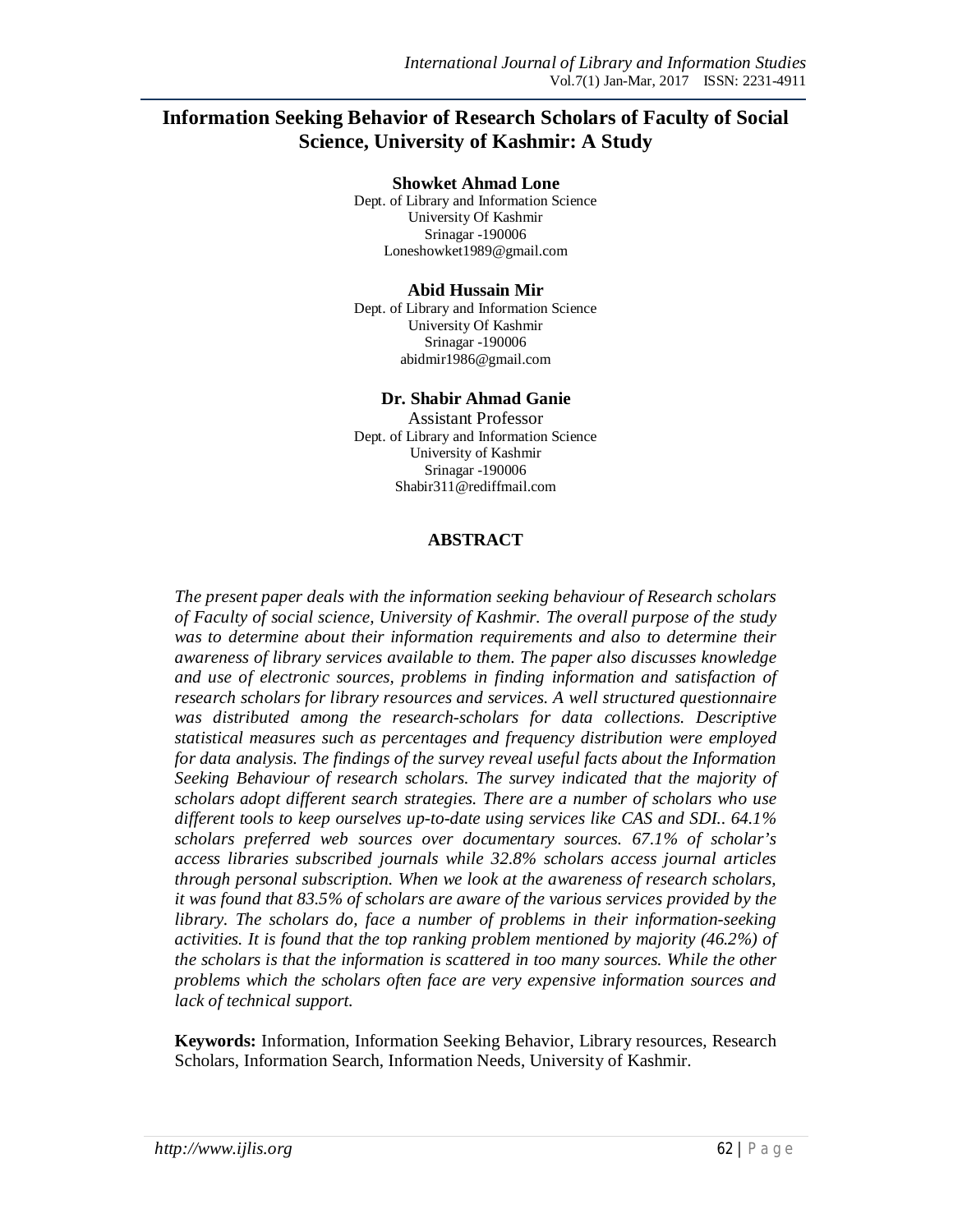# **I. Introduction**

Information is a sensible statement, opinion, fact, concept or ideas or an association of statement "information could be considered as means to an end but not the end itself. Information seeking behavior refers to the way people search for and utilize information. Wilson (2000) has described information-behavior as the totality of human behavior in relation to sources and channels of information, including both active and passive information-seeking and information use. He described information seeking behavior as purposive seeking of information as a consequence of a need to satisfy some goal. Information seeking behavior is the micro-level of behavior employed by the searcher in interacting with information systems of all kinds, be it between the seeker and the system, or the pure method of creating and following up on a search. It is the complex pattern of actions and interactions which people engage in when seeking information of whatever kind and for various purposes. To put it in straight words, "information seeking behavior is the way in which the user goes about seeking and obtaining information". The users information behavior is reflected in his relationship with the information he or she is seeking and its related products and services. The information seeking behavior is influenced by various factors, for instance, knowledge about the information, use of information product, accessibility to information, status and relation with people etc. The behavior includes a number of components like attitude, approach, activity, information gathering, pattern of seeking information and psychological temperament etc.

Information seeking behavior is the way people or users of information seek documents or information and the way they go about searching their required information by following a complex pattern of actions and procedures. In this process, users may ask for assistance from the person(s) engaged in the library or in a particular section or unit. The user's information seeking behavior is reflected in his relationship to the information unit and its various services. Earlier studies which were conducted to ascertain this behavior use a variety of information sources including formal and non-formal sources with varying emphasis from one discipline to other. "*Information seeking is thus a natural and necessary mechanism of human existences" (*Marchionini, 1995).

Information seeking behavior is the purposive seeking for information as a consequence of need to satisfy some type of a goal. In the course of seeking, the individual may interact with people. Information seeking is a broad term, which involves a set of actions that an individual takes to express his information needs, seek, evaluate and select information, and finally uses it to satisfy his information needs. Various factors affect the information seeking behaviors of an individual or a group of individuals, i.e. purpose for information, channels and sources of information and barriers to information. Information seeking is a basic activity of an individual.

Information seeking behavior is a complex activity, requiring access to diverse information resources to deal with work-related, personal and social information problems. Informationseeking behavior refers to strategies for locating information, and has three elements: people, information, and systems. The study of individual information-seeking behavior requires understanding of the psychological state of the user that may lead to insight into their expectations make it possible to predict information-seeking activity.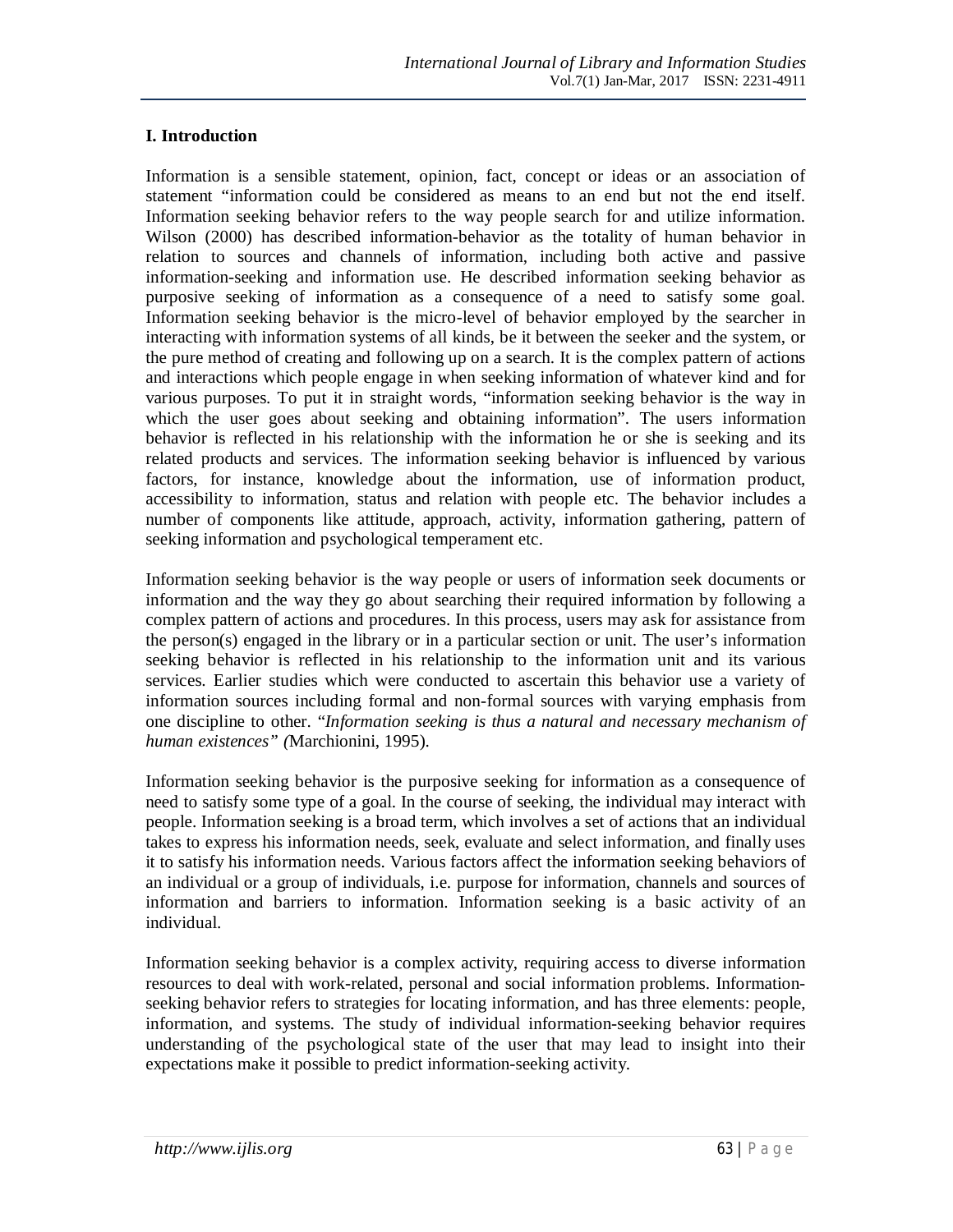Information seeking is a fluid and situation-dependent activity where a seeker's actions are influenced by access to information, perceived quality and trust in the information source (Boyd, 2004). Information-seeking behavior is articulated in various forms, from reading printed material to research and experimentation. Research scholars, students and faculties vigorously seek recent information from various media available in libraries. Libraries must recognize the information needs of faculty and students in order to address those needs. Human behavior in finding, using and communicating information is complex. Many of the theoretical frameworks developed by library and information science (LIS) scholars focus on information-seeking activities, but information behavior in its widest sense also includes communication and provision of information. Thus, Ingwersen and Jarvelin (2005) define information behavior as "generation, acquisition, management, use and communication of information, and information seeking". Of these terms, information need is the oldest and most popular so far. However, the concept of information need has not always been accepted without reservations. Seeking and retrieving information is an essential aspect of knowledge workers activities during problem-solving and decision-making tasks. In recent years, useroriented Information Seeking (IS) research methods rooted in the social sciences have been integrated with Information Retrieval (IR) research approaches based on computer science to capitalize on the strengths of each field. Normally, users seek information from a variety of sources to satisfy their needs, which are often vague initially and evolve during the search process is based on the notion that users may start with a broader topic, adjust their information needs based on the pieces of information they encounter and then form a new query. A user may repeat an information retrieval activity and revise a query several times until his/her information needs are fulfilled. This "bit-at-a-time" retrieval approach is called "berry picking" because the search or information seeking behavior evolves over time. Hider (2006**)** observed that users might change the search goal, either consciously or unconsciously, while they are interacting with systems. Information seeking (IS) involves searching for, extracting, and using information for a specific purpose when a person does not have sufficient prior knowledge. IR can be regarded as a process of IS, so the latter may include one or more information retrieval activities.

## **Information need**

Information need is an individual or group's desire to locate and obtain information to satisfy a conscious or unconscious need. The 'information' and 'need' in 'information need' are an inseparable interconnection. Needs and interests call forth information. Information needs of individuals in an organization differ depending upon their respective functions and tasks, the level of their knowledge and experience (in the specific field of specialization and in the use of information systems and services), their particular interest and need to satisfy which they seek information, on the breadth and depth of their interest profiles, and on the nature of the subject or field of specialization or interest. Information needs — the type, coverage, depth of a user may differ considerably depending upon the his/her activity at the moment — for instance, when entering a new field of research as compared to when seeking a solution to a specific problem in a field already familiar to the person. A n information seeking behavior of a user may result from the recognition of some information need.

Everybody needs information for one purpose or the other in order to quench one's thirst by following a required set of steps. Information is needed by variety of users today. Thus, the information is used largely by a wide cross section of people in the world resulting in to the coining of new terms like information explosion, information society and information age etc.

The concept of information needs was coined by an American information journalist

.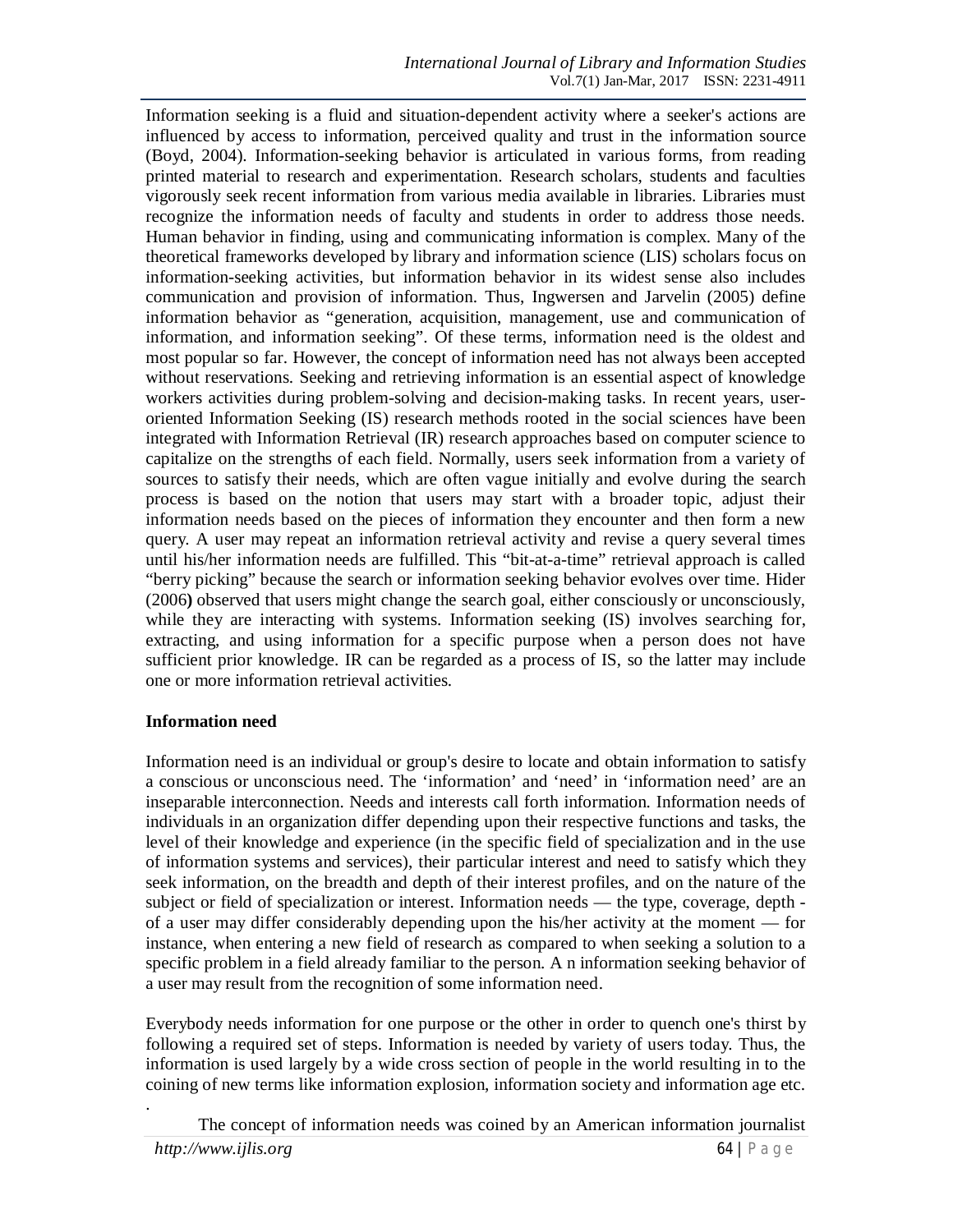Robert S. Taylor in his article "The Process of Asking Questions" published in American Documentation (Now is Journal of the American Society of Information Science and Technology).

In this paper, Taylor attempted to describe how an inquirer obtains an answer from an information system, by performing the process consciously or unconsciously; also he studied the reciprocal influence between the inquirer and a given system.

According to Taylor, information need has four levels:

- 1. The conscious and unconscious need for information not existing in the remembered experience of the investigator. In terms of the query range, this level might be called the "ideal question" — the question which would bring from the ideal system exactly what the inquirer, if he could state his need. It is the actual, but unexpressed, need for information
- 2. The conscious mental description of an ill-defined area of in decision. In this level, the inquirer might talk to someone else in the field to get an answer.
- 3. A researcher forms a rational statement of his question. This statement is a rational and unambiguous description of the inquirer's doubts.
- 4. The question as presented to the information system.

### **II. Statement of Problem**

Research scholars use different ways for accessing information relevant to their field of investigation. Present study is focusing on information seeking behavior of the research scholars in the faculty of social science, University of Kashmir and will determine the awareness of scholars with the library , library services etc.

#### **III. Objectives of the Study**

Objectives of the study are enumerated as under:

- 1. To discover the awareness of researchers regarding services provided by a library.
- 2. To determine the researcher's strategy for searching.
- 3. To identify the different information resources used by Research Scholars.
- 4. To know the utilization of different library services.
- 5. To identify the information searching methods adopted while searching for information in the library.

#### **IV. Scope**

The scope of the study is limited to ascertain the information seeking behavior of research scholars belonging to the faculty of social science, University of Kashmir, Srinagar.

#### **V. Methodology**

A questionnaire based survey method was adopted to gather the data on the information seeking behavior of research scholars. The questionnaires were distributed among 80 respondents belonging to the faculty of social science. Out of 80 questionnaires, 67 filled in questionnaires were returned by the respondents. Data collected thus was analyzed in order to achieve the objectives.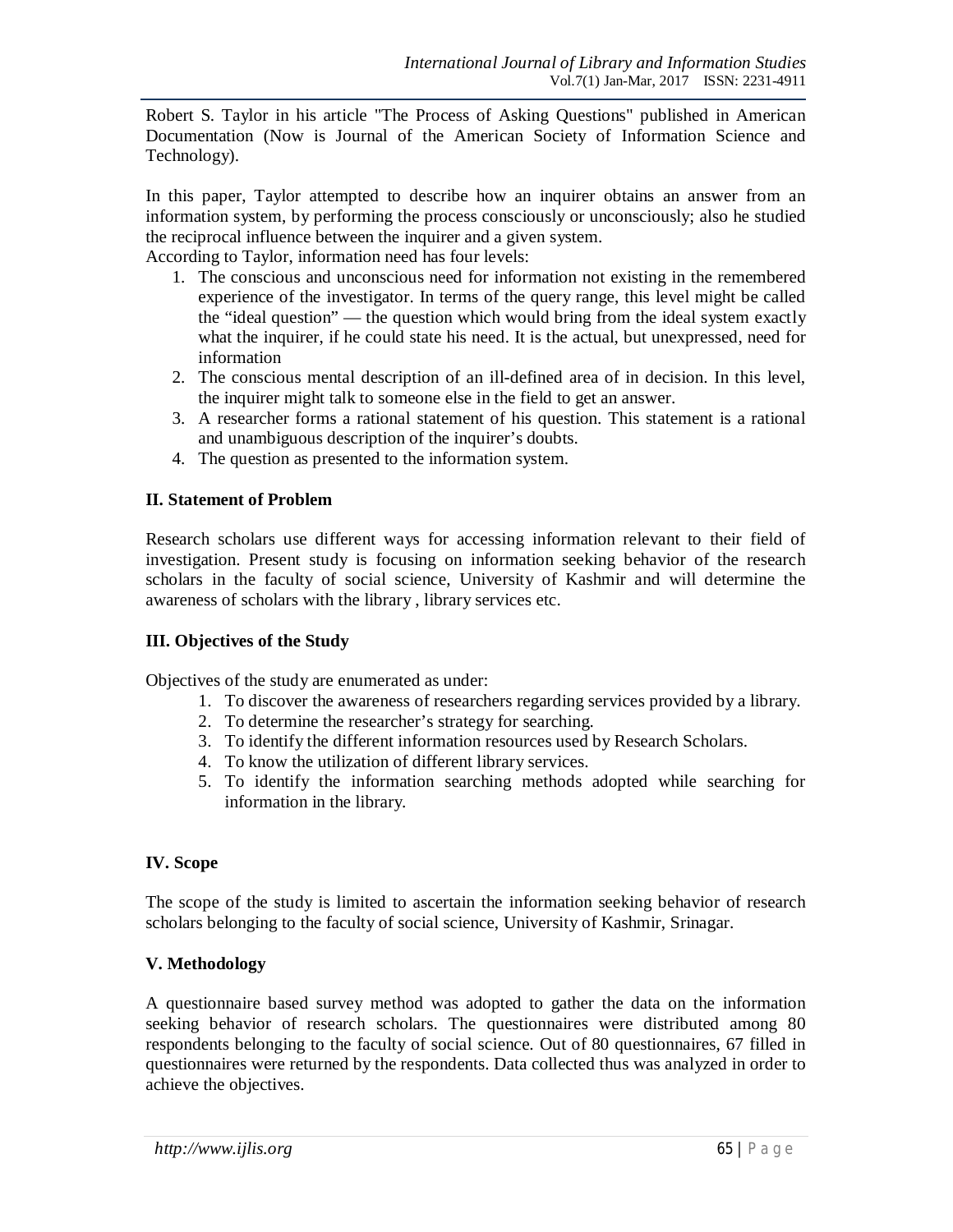### **VI. Literature Review**

Extensive research has been done in the field of information-seeking behavior of different user groups. This literature review is not intended to cover all of the literature on informationseeking behavior. The purpose of this literature review is to provide an over view of research studies involving information seeking behavior of researchers. **Jamali and Nicholas (2008)** revealed that differences in information-seeking behavior exist among people with different academic status. They identified that those with higher academic status, such as professors, relied more on word of mouth and interpersonal communications such as conferences for keeping up to date, while PhD students were more likely to use alerting services.

**Kuffalikar and Mahakulkar (2003)** analyzed the information-seeking behavior of users of Nagpur University and found that internet surfing, conferences/seminars/workshops/refresher courses have widely helped the users in seeking current, updated information in their respective fields. The study also reported that user dependence was more on informal modes of communication than the formal. The study by **Mahawar et al. (2009)** on geologists revealed that most of them depended on conferences and seminars for up to date information.

**Khan's and Zaidi's (2009)** study on use of online databases by research scholars revealed that they largely used online databases for their research work and to update subject knowledge. Singh and **Satija (2008)** reviewed that agricultural scientists have great dependence in meeting their information requirements on their institutional libraries. **Geetha (2004)** in her study on the information needs and information-gathering behavior of research scholars in the Pure Science departments of the University of Kerala found that the collection of reference sources, indexing and abstracting sources, as well as computer-based information sources in the Kerala University library system was only partially adequate to meet research scholars' needs. The study of information needs and gathering dates back to 1948 when Bernal and others presented a paper on scientific information at the 1948 Royal Society Conference **(Anwar, Al-Ansari and Abdullah, 2004). Shokeen and Kushik (2002),** studied about information seeking behavior of social scientists working in the universities located in Haryana. They reported, most of the scientists visit the library daily. The first preferred method of searching the required information by the social scientists followed by searching through indexing and abstracting periodicals and citations in articles respectively.

**Suriya, Sangeetha and Nambhi (2004),** carried out a research work on "Information seeking behavior of faculty members from government Arts College in Cuddalore district". The purpose of their study was to investigate how faculty members seek information from the library. It mentions that most of the respondents (38.12%) visited the library several times a week to meet their information needs.

**Manoj, P. & Majid (2005)** has conducted the study to determine the information needs and seeking behavior of litigation lawyers. The purpose was to investigate the types of information sources and the preferences of lawyers in selecting different information sources. It also investigates the different types of information required at various stages of a case and tries to understand the adequacy of information to the lawyers. MAHO (2007) has conducted electronic interview of 60 researches of 14 countries including U.S., Germany, Australia, India, Russia etc. and found that scholars conducting research face many difficulties in accessing credible information for their research. The barriers include lack of academic structure, research support based information sources and widely scattered information sources. The study of **Kaushik & Kanchi's (2007)** revealed that 57.69% respondents read newspaper daily and 33.33% read occasionally. A majority of users 58.33% used general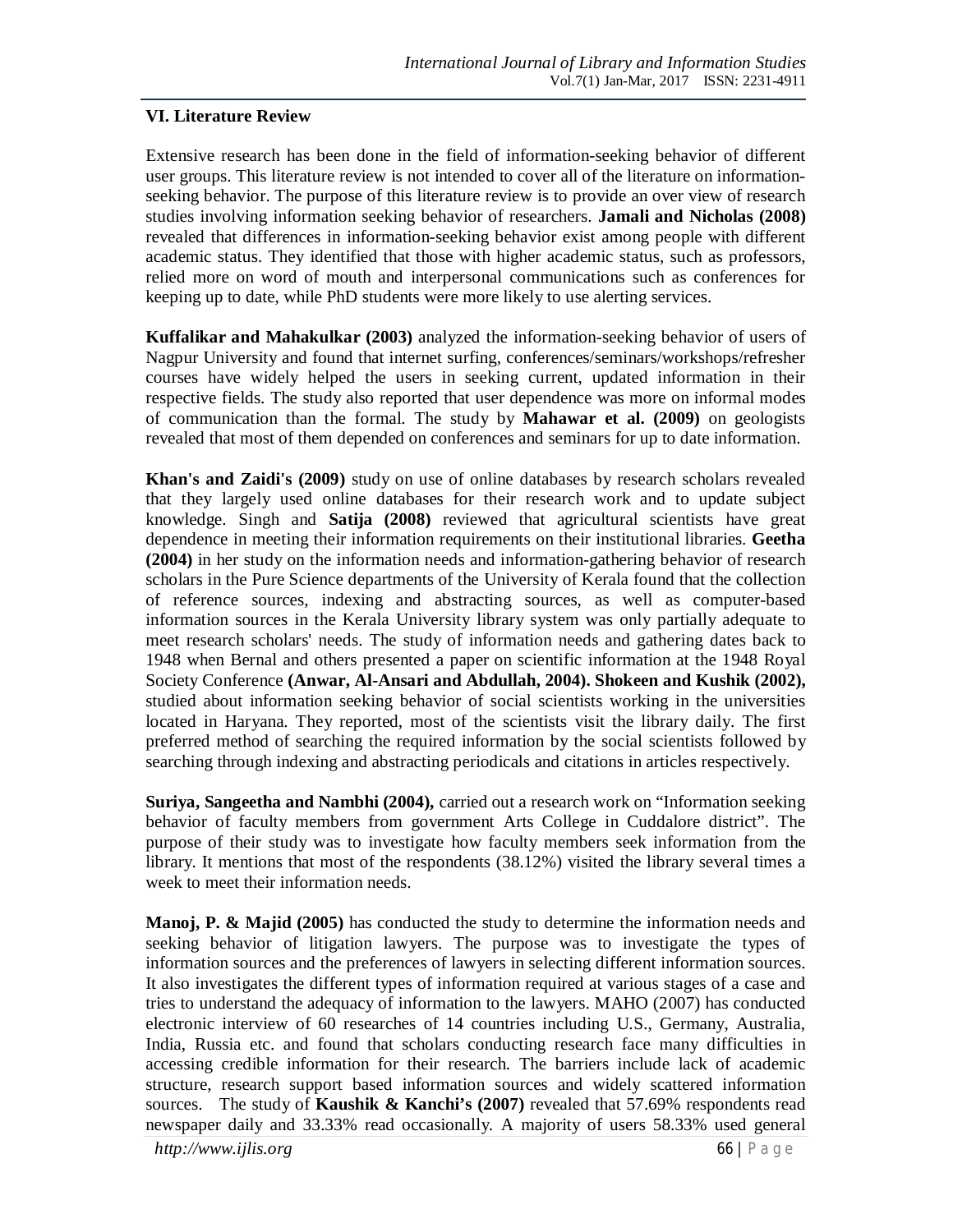magazines, 14.73% read magazines on films 16.67% has read magazines related to various competitions. More female undergraduates have been found reading religious and competitive books. The female undergraduate students have been found devoting more time for reading at home as compared to male U.G. students. The use of Internet by rural U.G. students was very low. There were only sixteen respondents out of one hundred fifty six, which used the Internet.

Research in information-seeking behavior, motivation, critical thinking, and learning theory was explored by **Weiler (2005).** Author compared in a search for possible motivating factors behind students' dependence on television and the internet for their information needs. The research indicates that only a very small percentage of the general population prefers to learn by reading. **Shafique (2009)** also explored the research student's satisfaction with the library services of the same department and found that most of the research students did not find their departmental library services very satisfactory. She also recommended many library services to fulfill research student's information needs. **Cothey (2002)** examined, the information seeking behavior of 206 college students using the World Wide Web during a ten month period. The study was intended to suggest how the general population uses the web. It was concluded that web users have become more passive and more eclectic as they become more experienced using the web. It was also discovered that they use less querying techniques. However, their web usage was more sporadic, which might suggest greater selectivity. As more people use the internet as a source of information, the issue of source credibility and trust in web sites becomes important. The World Wide Web is being used by the members primarily to seek general, factual, ephemeral or very specific information.

## **VII. Data Analysis and interpretation**

The data analysis is based on the structured questionnaires which were distributed among the scholars of faculty of social science. Questionnaires were distributed among 80 scholars. However, responses were collected from 67 scholars; out of Which 40 were males and 27 were females. Data provided by the respondents is presented under following headings:

## **(1) Effect of internet on information seeking behavior**

Scholars under the scope of present study reveal that information seeking behavior of most of the scholars is affected by using the internet, shown in table 1.

| Option | <b>Male</b> | <b>Female</b> | <b>Total N</b> |
|--------|-------------|---------------|----------------|
| Yes    | 35          | 24            | 59             |
|        | 52.2        | (35.8)        | (88)           |
|        |             |               |                |
| No     | 7.4         | 4.5           | 11.9           |

| <b>Table 1 Effect of Internet</b> |  |  |
|-----------------------------------|--|--|
|-----------------------------------|--|--|

### *Figures in the parenthesis indicate percentage*

The study reveals that the information seeking behavior of most of the scholars (88%) is affected by using the internet as evident from the table 1 above. While there are some of the respondents (11.9%) whose information seeking behavior is not affected at all by using the Internet .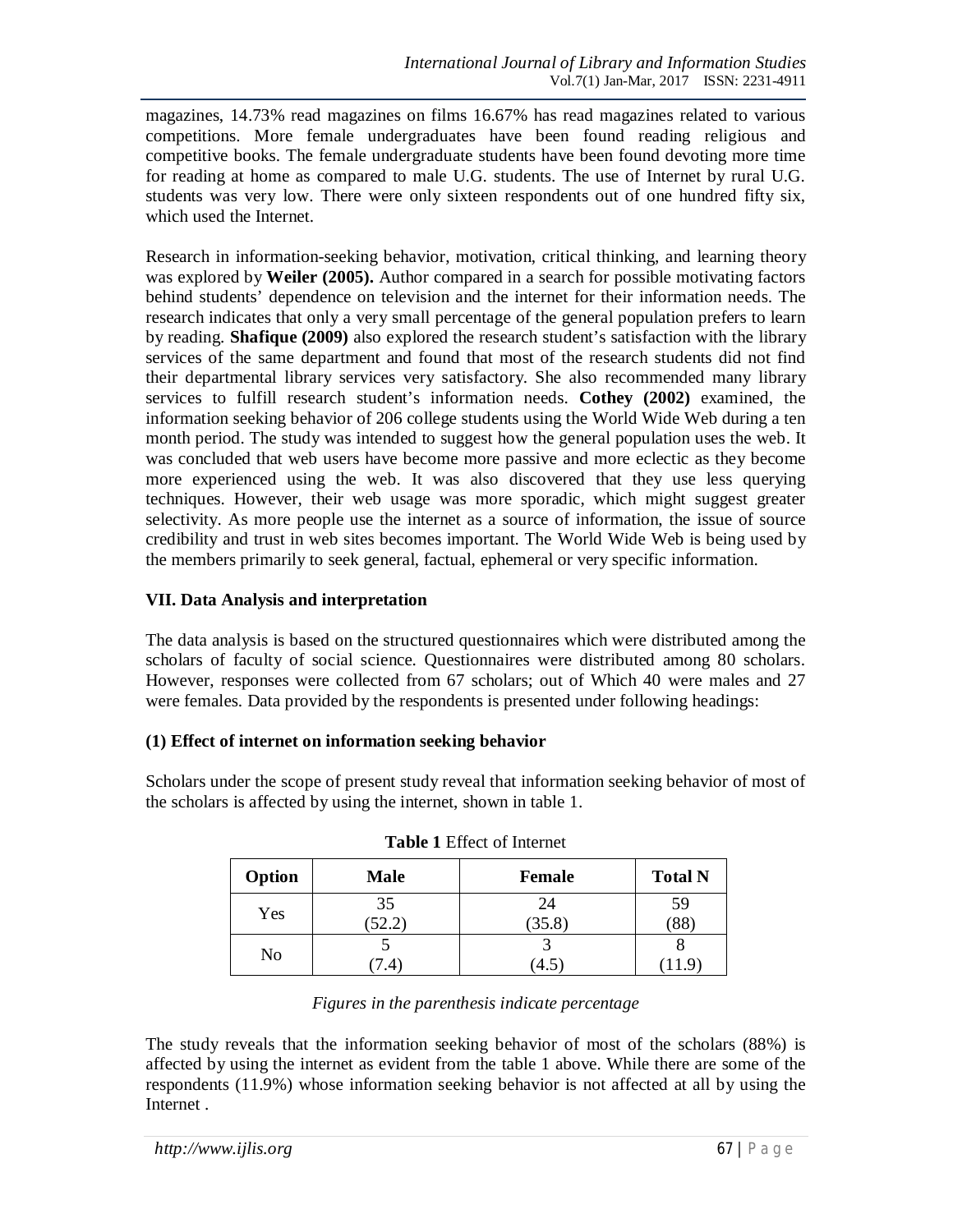### **(2) Search strategies adopted**

Scholars under the scope of present study adopt different search strategies in order to get required information shown in table 2.

| <b>Search Strategies</b> | <b>Male</b> | <b>Female</b> | <b>Total</b> |
|--------------------------|-------------|---------------|--------------|
| Boolean search           | 23          | 12            | 35           |
|                          | (34.3)      | (17.9)        | (52.2)       |
| <b>Truncation search</b> |             |               |              |
|                          | (4.4)       | (2.9)         | (7.4)        |
|                          |             | 6             | 13           |
| Proximity search         | (10.4)      | (8.9)         | (19.4)       |
| <b>Phrase Search</b>     |             |               |              |
|                          |             | 10.4          | (20.8)       |

**Table 2** Search Strategies adopted

Table 2 indicates that search strategies adopted by the scholars while seeking their information on the internet varies by a great margin. It is evident from the table above that most of the respondents (52.2%) adopt Boolean search followed by the respondents (20.8%) who adopt phrase search strategy for searching information. And a fewer number of scholars that are (7.4%) adopt truncation strategy.

### **(3) Tools adopted for document searching**

Scholars under the scope of present study adopt different tools for searching the documents shown in table 3.

| <b>Source</b> | <b>Always</b> | Often | <b>Never</b> |
|---------------|---------------|-------|--------------|
|               | 4U            | 20    |              |
| <b>OPAC</b>   | 59.           |       | 10.4         |
| Printed       |               |       | 56           |
| Catalogue     | --            | 16.4  | 83.5         |

**Table 3** Tools Adopted For Document Searching

It is prominent from the table 3 that there is large number of scholars (59.7%) who always use OPAC followed by respondents (29.8%) who often use OPAC for searching the documents while there are least number of respondents (10.4) who never consult OPAC. The table 3 also shows that printed catalogue is often used by some of the scholars (16.4%) for searching the documents. While majority of the respondents (83.5%) never use printed catalogue.

#### **(4) Method used for seeking help**

Scholars under the scope of present study use different methods for seeking help as shown in table 4.

| <b>Method</b>         | Male      | Female    | <b>Total</b> |  |
|-----------------------|-----------|-----------|--------------|--|
| Reference Librarian   | 28 (41.7) | 15(22.3)  | 43(64.1)     |  |
| Friend/Colleague      | 4 (5.9)   | (1.4)     | 5(7.4)       |  |
| <b>Research Guide</b> | (11.9)    | 11 (16.4) | 19(28.3)     |  |
| Other                 |           | -         | -            |  |

**Table 4** Method Used For Seeking Help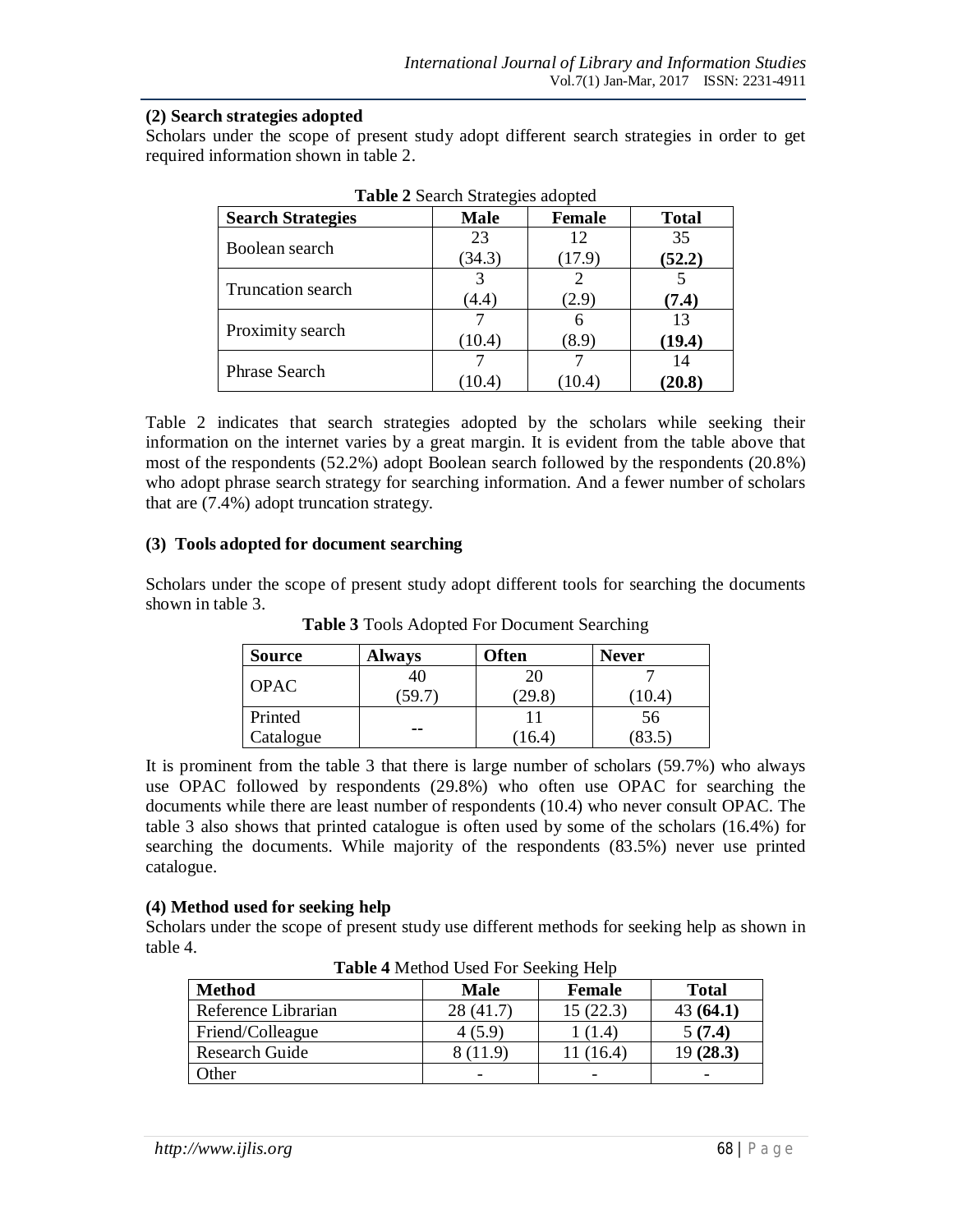Table 4 shows that majority of the scholars (64.1%) seek help from reference librarian followed by number of respondents (28.3%) who seek help from research guide. Whereas, least number of scholars (7.4%) take help from friends/ colleagues.

#### **(5) Tools used for keeping abreast of current developments**

Scholars under the scope of present study use number of tools for staying abreast of current developments as shown in table 5.

| <b>Tools</b>                                 | <b>Always</b> | <b>Often</b> | <b>Never</b> |
|----------------------------------------------|---------------|--------------|--------------|
| E-mail alert                                 | 30            | 37           |              |
|                                              | (44.7)        | (55.2)       |              |
| Scanning of current issues of print/online   | 33            | 21           | 13           |
| journals                                     | (49.2)        | (31.3)       | (19.4)       |
| Through various services provided by library | 42            | 18           |              |
| like CAS/SDI etc.                            | (62.6)        | (26.8)       | (10.4)       |
|                                              | 33            | 22           | 12           |
| Scanning recent issues of abstracting tools  | (49.2)        | (32.8)       | (17.9)       |
| Personal communication.                      | 28            |              | 32           |
|                                              | (41.7)        | 10.4)        | 47.7         |

**Table 5** Tools Used for keeping Abreast

From table 5, it is evident that all the respondents use email in one way or the other way for keeping themselves abreast with latest developments. The study reveals that there are respondents (44.7%) who always stay abreast of current developments through email alerts while others (55.2%) often keep themselves abreast through this service.

**(i) Scanning of current issues of print/online journals:** Table 5 indicates that there are various respondents (49.2%) who always keep themselves abreast by Scanning of current issues of print/online journals while as there are some other respondents (31.3%) who often use this tool. Also least number of respondents (19.4%) never makes use of this service/tool.

**(ii) CAS/SDI:** Data in table 5 reveals that majority of the respondents (62.6%) who always keep themselves abreast of current developments through various services provided by library. While there are some other respondents (26.8%) who often make use of this service. Table also depicts that least number of respondents (10.4%) never make use of this service.

**(iii) Scanning recent issues of abstracting tools:** Data in table 5 depicts that most of the scholars (49.2%) always make use of this service while some of the respondents (32.8%) often make use of this service. It is also evident from the table that a least number of scholars (17.9%) never make use of this service.

**(iv) Personal communication:** Data in table 5 reveals that majority of the respondents (41.7%) always make personal communications for staying abreast of current developments while least number of respondents (10.4%) often make use of this service. Also as evident from the table (47.7%) never have personal communications.

## **(6) Source preferred for seeking required information**

Scholars under the scope of present study prefer different sources for seeking required information as shown in table 6.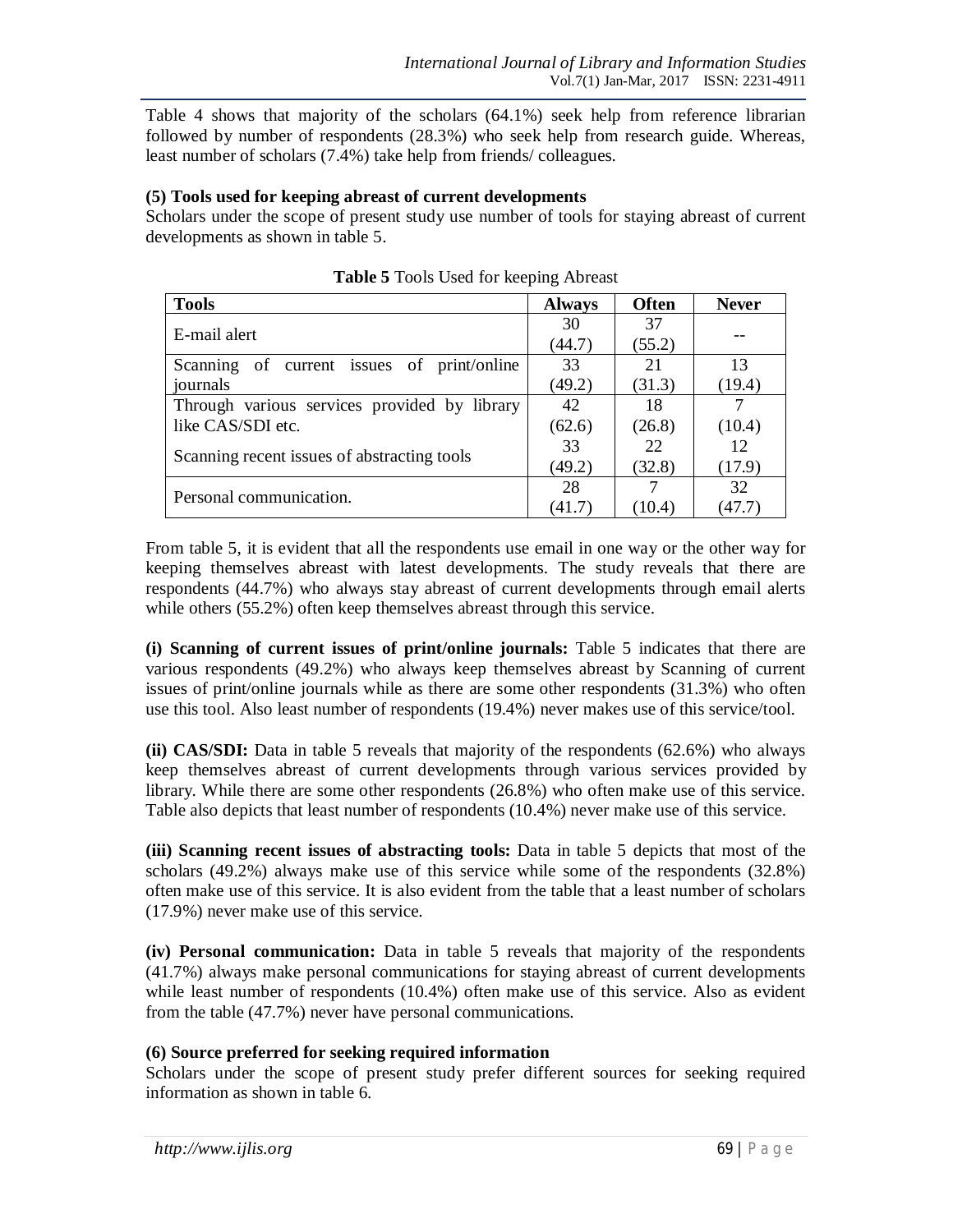| <b>Table 6</b> Source preferred for seeking information. |        |        |        |  |  |
|----------------------------------------------------------|--------|--------|--------|--|--|
| <b>Total N</b><br><b>Source</b><br>Male<br>Female        |        |        |        |  |  |
|                                                          | 31     | 12     | 43     |  |  |
| Web Source                                               | (46.2) | (17.9) | (64.1) |  |  |
|                                                          |        |        | 24     |  |  |
| Documentary Source                                       | (13.4) | 22.3   | (35.8) |  |  |

Table 6 reveals that majority of the respondents (64.1%) prefer web sources for seeking their required information on the web followed by a least number of respondents (35.8%) who prefer documentary source.

### **(7) Information resources used in research**

Scholars under the scope of present study use various information resources in research as shown in table 7.

| <b>Table</b> / Information Resources Osca in Research |               |              |              |  |  |
|-------------------------------------------------------|---------------|--------------|--------------|--|--|
| <b>Information Sources</b>                            | <b>Always</b> | <b>Often</b> | <b>Never</b> |  |  |
|                                                       | 65            | 2            |              |  |  |
| Internet                                              | (97)          | (2.9)        |              |  |  |
| <b>Books</b>                                          | 58            | 9            |              |  |  |
|                                                       | (86.5)        | (13.4)       |              |  |  |
|                                                       | 50            | 8            | 9            |  |  |
| Patents                                               | (74.6)        | (11.9)       | (13.4)       |  |  |
|                                                       | 35            | 19           | 13           |  |  |
| <b>Conference Proceedings</b>                         | (52.2)        | (28.3)       | (19.4)       |  |  |
| Audio/video/CDROM/DVD                                 | 22            | 32           | 13           |  |  |
|                                                       | (32.8)        | (47.7)       | (19.4)       |  |  |
| Thesis                                                | 21            | 29           | 17           |  |  |
|                                                       | (31.3)        | (43.2)       | (25.3)       |  |  |
| Online journals                                       | 42            | 17           | 8            |  |  |
|                                                       | (62.6)        | (25.3)       | (11.9)       |  |  |

**Table 7** Information Resources Used In Research

**(i) Internet**: It is evident from the table 7 that majority of the respondents (97%) always use internet as an information source in research while least number of respondents (2.9%) often make use of internet.

**(ii) Books:** It is shown in the table 7 that greater part of the respondents (86.5%) use books as an information source in research while a least number of respondents (13.4%) use books on often basis in research.

**(iii) Patents:** Data in the table 7 depicts that a major portion of scholars (74.6%) always use patents as an information source in research while some of the respondents (13.4%) often make use of patents in research.

**(iv) Conference proceedings:** Table 7 shows that a greater part or respondents (52.2%) go for conference proceedings in research and there are other respondents (28.3%) often make use of conference proceedings in research. While there are least number of respondents (19.4%) who never consult conference proceedings in research.

**(v) Audio/video/CDROM/DVD:** Data in table 7 shows that majority of the respondents (47.7%) who often make use of Audio/video/CDROM/DVD information sources in research followed by respondents (32.8%) who always make use of these sources in research and also a least number of respondents (19.4%) who never use these types of information sources.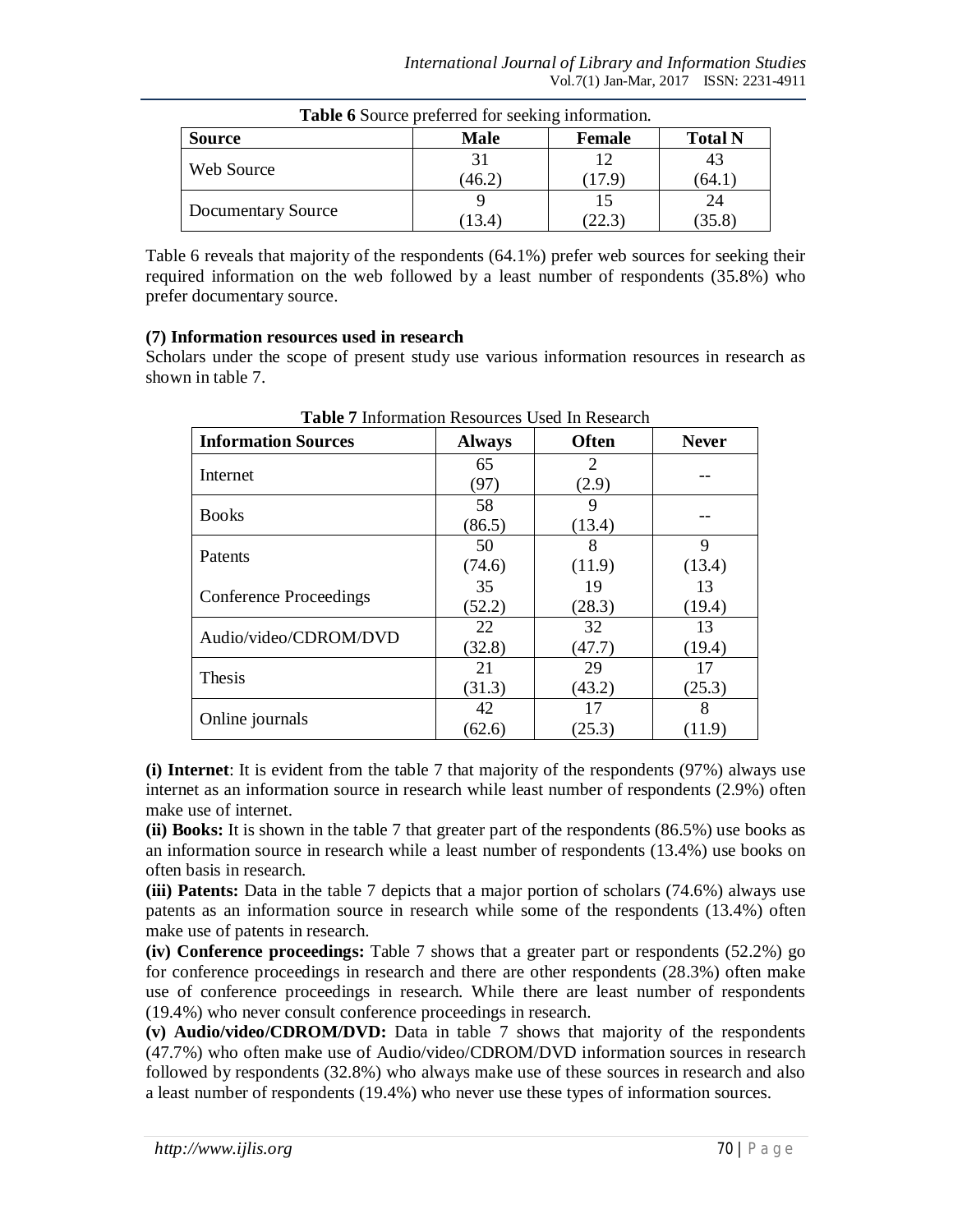**(vi) Thesis:** It is evident from the table 7 that a greater part of respondents (43.2%) often make use of thesis as an information source in research while there are some other respondents (31.3%) who always use thesis as an information source followed by a lowest number of respondents (25.3%) who never make use of thesis.

**(vii) Online journals:** It is prevalent from the study that a bulk number of respondents (62.6%) always make use of online journals as an information source in research followed by (25.3%) who often make use of online journals, while a least number of respondents (11.9%) never make use of this information source.

#### **(8) Problems Faced In Seeking the Information**

Scholars under the scope of present study face much kind of problems while seeking their required information as shown in table 8.

| <b>Problems</b>                              | <b>Always</b> | <b>Often</b> | <b>Never</b> |
|----------------------------------------------|---------------|--------------|--------------|
|                                              | 31            | 19           | 17           |
| Information is scattered in too many sources | (46.2)        | (28.3)       | (25.3)       |
|                                              | 18            | 39           | 10           |
| Information sources are very expensive       | (26.8)        | (58.2)       | (14.9)       |
|                                              | 23            | 29           | 15           |
| Latest information sources are not available | (34.3)        | (43.2)       | (22.3)       |
|                                              | 17            | 24           | 26           |
| Non-availability of e-journals and databases | (25.3)        | (35.8)       | (38.8)       |
|                                              | 15            | 37           | 15           |
| Required material is not available           | (22.3)        | (55.2)       | (22.3)       |
|                                              | 13            | 21           | 33           |
| Lack of time allotted by the library         | (19.4)        | (31.3)       | (49.2)       |
|                                              | 16            | 39           | 12           |
| Lack of technical support                    | (23.8)        | (58.2)       | (17.9)       |
|                                              | 11            | 33           | 23           |
| Language Barrier                             | (16.4)        | (49.2)       | (34.3)       |

**Table 8** Problems Faced In Seeking the Information.

The study reveals that majority of the respondents (46.2%) always face the problem that the information is scattered in too many sources followed by (34.3%) that often face the problem regarding latest information sources which are not available, while the other respondents (58.2%) often face the problems of expensive sources of information and lack of technical support.

#### **(9) Awareness of various Library Services**

Scholars under the scope of present study make use of different library services and awareness to these services varies from person to person as shown in table 9.

| <b>Library services</b>              | Yes         | N <sub>0</sub> | To some extent |
|--------------------------------------|-------------|----------------|----------------|
| Indexing and abstracting<br>services | 22(32.8)    | 15(22.3)       | 30(44.7)       |
| Bibliographic services               | 27(40.2)    | 12(17.9)       | 28(41.7)       |
| Reprographic services                | 48 $(71.6)$ |                | 19 (28.3)      |
| Interlibrary loan services           | 43(64.1)    | 7(10.4)        | 17(25.3)       |
| Reference services                   | 56 (83.5)   | 4(5.9)         | 7(10.4)        |

**Table 9** Awareness of various Library Services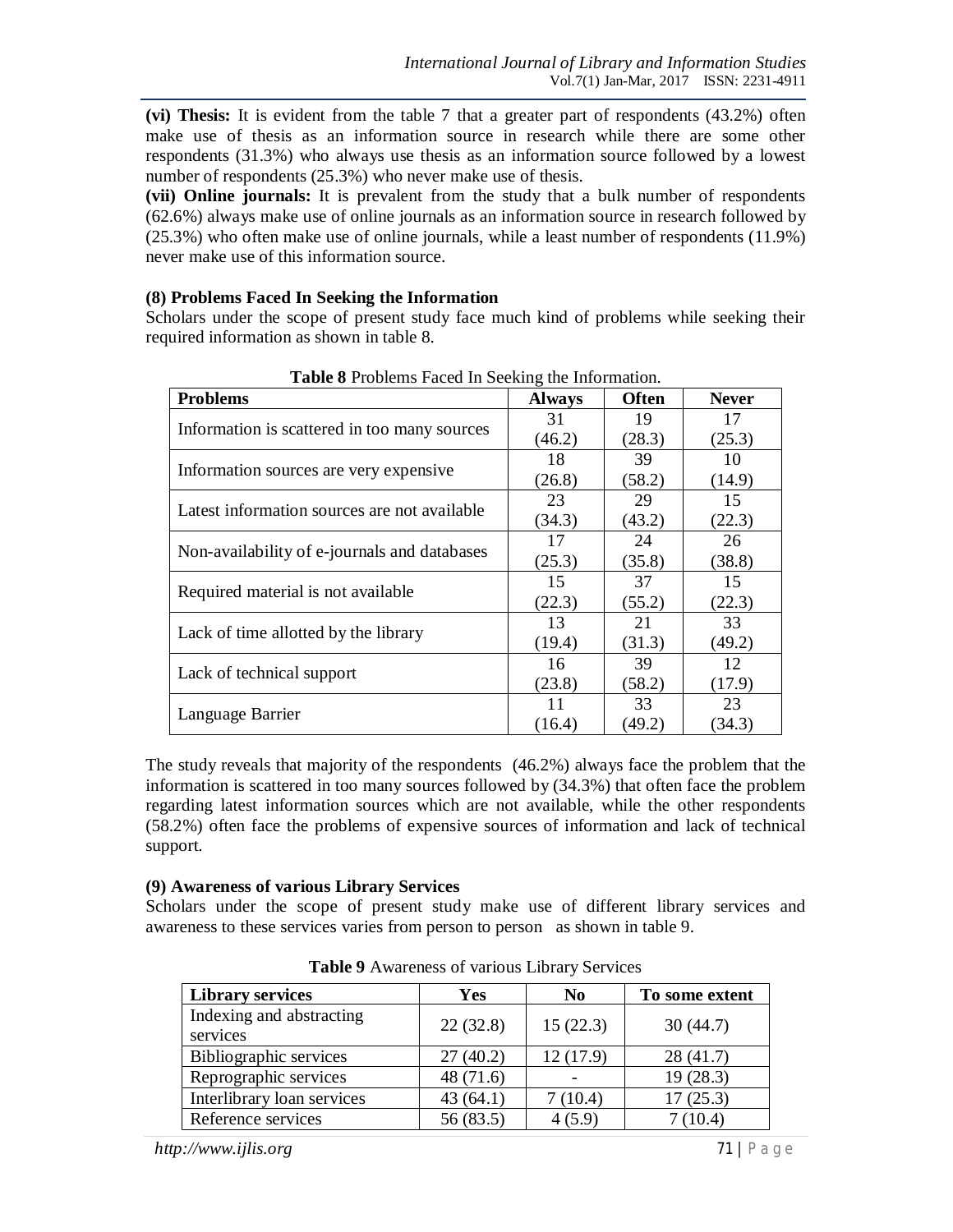The study reveals that majority of the respondents (83.5%) are aware of the reference services provided by the library and the least number of the scholars (10.4%) are to some extent aware of this reference service. Also depicting from the table, a great number of respondents (71.6%) are aware of the reprographic services followed by (40.2%) bibliographic services. While there are some respondents (22.3%) who are not aware of indexing and abstracting services followed by other respondents (17.9%) who are not aware of bibliographic service.

### **(10) Satisfaction of Library Services**

Scholars under the scope of present study take advantage of various library services and provide their response about these library services as shown in table 10.

| Library              | <b>Highly</b><br>satisfied | <b>Satisfied</b> | <b>Less</b><br>satisfied | <b>Not satisfied</b> |
|----------------------|----------------------------|------------------|--------------------------|----------------------|
| Alama Iqbal library  | 42                         |                  |                          |                      |
| services             | (62.6)                     | (10.4)           | (14.9)                   | T1.9                 |
| Departmental library | 25                         | 12               | 19                       |                      |
| services             | (37.3)                     | 17.9             | (28.3)                   | (16.4)               |

|  | Table 10 Satisfaction of Library Services |  |  |
|--|-------------------------------------------|--|--|
|--|-------------------------------------------|--|--|

Data in Table 10 elucidates that bulk of the respondents  $42(62.6%)$  are highly satisfied by the services of the Alama Iqbal library while some of the respondents 8(11.9%) are not satisfied by the services of the library. Also evident from the table, majority of the respondents 25(37.3%) are highly satisfied by the services of the departmental library followed by 11(16.4%) who are not satisfied by the services of the departmental library.

#### **(11) Location of information seeking activities**

Scholars under the scope of present study seek information at various locations as shown in table 11.

| <b>Location</b>        | <b>Always</b> | <b>Often</b> | <b>Never</b> |
|------------------------|---------------|--------------|--------------|
| Home                   | 6             | 22           | 39           |
|                        | (8.9)         | (32.8)       | (58.2)       |
| Departmental Library   | 26            | 37           |              |
|                        | (38.8)        | (55.2)       | (5.9)        |
| <b>Central Library</b> | 46            | 21           |              |
|                        | (68.6)        | (31.3)       |              |
| Hostel                 | 37            | 30           |              |
|                        | (55.2)        | (44.7)       |              |

**Table 11** Location of information Seeking Activities

The study reveals that majority of the respondents (68.6%) seek information at central library followed by (55.2%) who seek information at hostel while there are other respondents (38.8%) and (8.9%) has their information seeking activities at departmental library and home respectively. Also depicted from the table 11, majority of the scholars (55.2%) often seek information at departmental library and a least number of respondents (5.9%) and (58.2%) never seek information at departmental library and home respectively.

## **(12) Format preferred for obtaining information**

Scholars under the scope of present study prefer different sources for seeking required information as shown in table 12**.**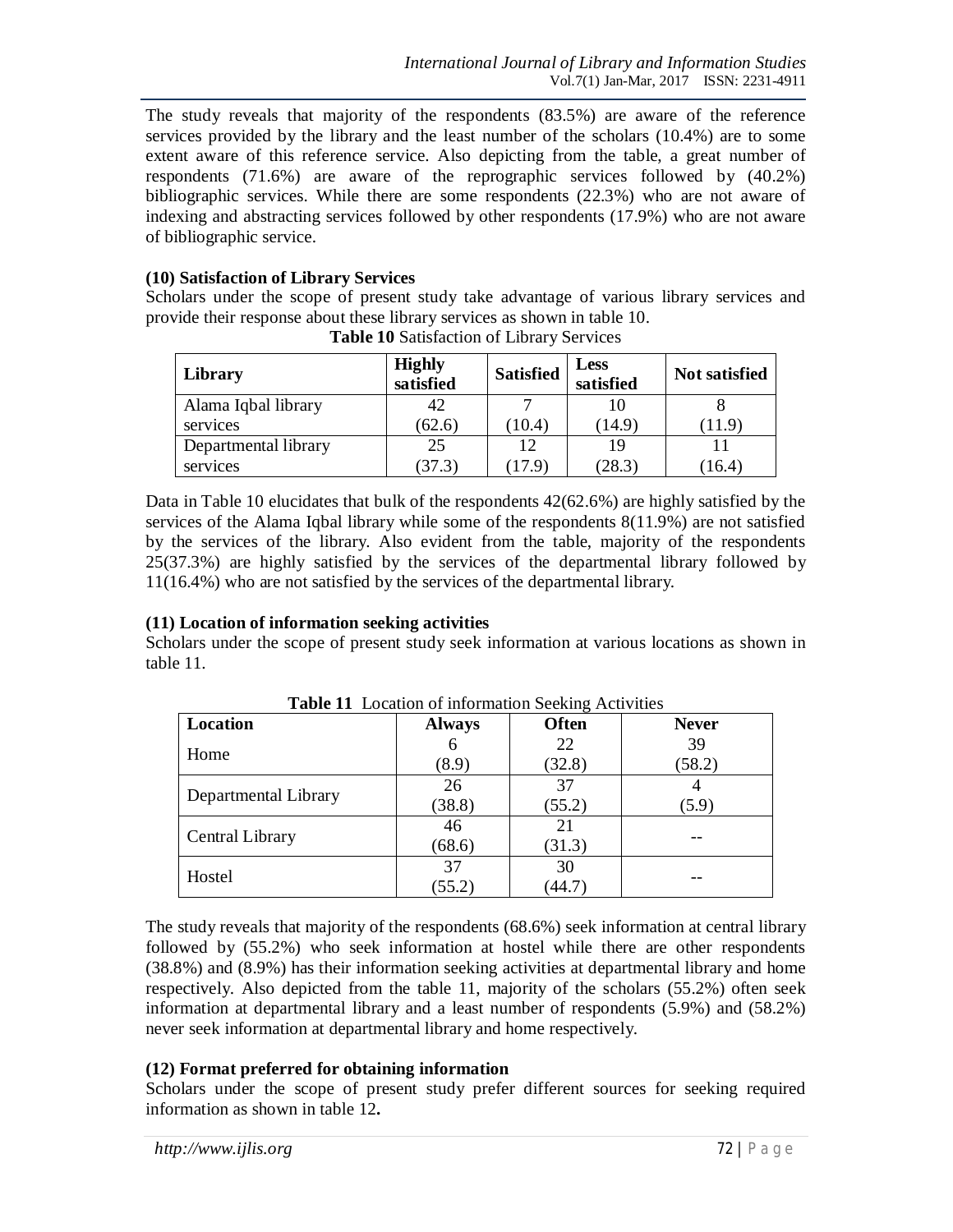| <b>Table 12</b> Format Preferred |             |               |                |  |
|----------------------------------|-------------|---------------|----------------|--|
| <b>Source</b>                    | <b>Male</b> | <b>Female</b> | <b>Total N</b> |  |
|                                  | 16          |               | 29             |  |
| Print copy                       | (23.8)      | 19.4          | (43.2)         |  |
|                                  | 24          |               | 38             |  |
| Electronic copy                  | (35.8)      | 20.8          | 56.            |  |

**Table 12** Format Preferred

Data in the table 12 elucidates that greater part of respondents (56.7%) prefer electronic format for obtaining information followed by other portion of respondents (43.2%) who prefer print format for obtaining their required information.

### **(13) Accession to journal articles**

Scholars under the scope of present study prefer different sources for seeking required information as shown in table 13.

| <b>Source</b>                                      | Male         | <b>Female</b> | <b>Total N</b> |  |  |
|----------------------------------------------------|--------------|---------------|----------------|--|--|
| Library's subscribed journals                      | 27<br>(40.2) | 18<br>(26.8)  | 45<br>(67.1)   |  |  |
| subscription<br>Personal<br>to<br>print/e-journals | 13<br>(19.4) | (13.4)        | 22<br>(32.8)   |  |  |
| Other                                              |              | ۰             | -              |  |  |

**Table 13** Accession to Journal Articles

From table 13 it is evident that majority of the respondents (67.1%) access library's subscribed journals for quenching their information needs followed by respondents (32.8%) who get access to journals by personal subscription to print/e-journals.

## **(14) Information channels consulted**

Scholars under the scope of present study seek consult different information channels shown in table 14.

| <b>Channels</b>        | <b>Always</b> | <b>Often</b> | <b>Never</b> |
|------------------------|---------------|--------------|--------------|
| Personal collection    | 24            | 36           |              |
|                        | (35.8)        | (53.7)       | (10.4)       |
|                        | 47            | 20           |              |
| <b>Central Library</b> | (70.1)        | (29.8)       |              |
|                        | 13            | 17           | 37           |
| <b>Book stores</b>     | (19.4)        | (25.3)       | (55.2)       |
|                        | 16            | 19           | 32           |
| Colleagues             | 23.8          | (28.3)       | (47.7)       |

**Table 14** Information channels Consulted

The study depicts that majority of the respondents (70.1%) always consult central library as an information channel while other respondents (29.8%) often consult this channel. Table 14 also indicates that least number of respondents (19.4%) always consult book stores as an information channel followed by a majority of respondents (55.2%) who never consult book stores.

# **IX. Findings**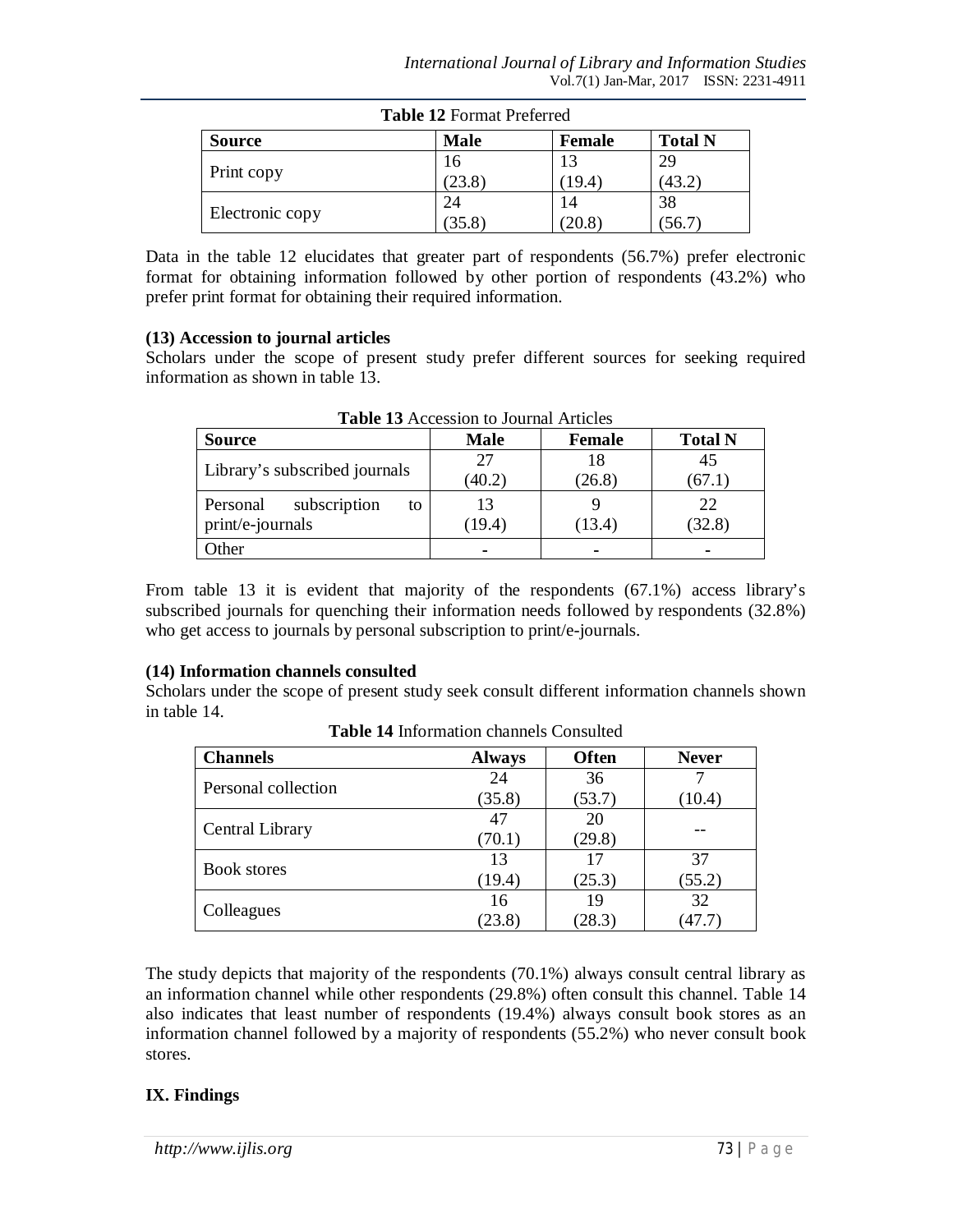Extensive reading and study of the data collected resulted in the identification of different information seeking behavior of scholars which is based on analysis and interpretation of the data on "information seeking behavior of scholars of faculty of social science". The various findings are listed below under different headings:

- **Effect of Internet on information seeking Behavior:** The respondents were asked whether their information seeking behavior was affected by using the internet. The study shows that 88% of the scholars were affected by using the internet among them the male respondent's behavior is largely affected.
- **Search Strategies Adopted:** The respondents were asked about the search strategies adopted for seeking the information on the internet. The study shows that majority of the respondents 52.2% adopted Boolean search strategy for seeking the information while a few respondents 7.4% adopt truncation search strategy. The study indicates that Boolean search strategy is widely adopted by these respondents for seeking their required information on the internet.
- **Tools Adopted For Document Searching:** The respondents were asked about the tools they adopt while searching the documents. It is found that OPAC is an important tool which is always adopted by 59.7% scholars for searching the documents while there is less use of printed catalogue.
- **Reason for Using OPAC:** The respondents were asked to mention the reason behind using the OPAC. After studying, it is found that 71.7% scholars gave the reason that the document retrieval is relevant while 28.3% scholars gave the reason that retrieval of information is quick and easy.
- **Method Used for Seeking Help:** The respondents were asked to indicate the method which they use for seeking the information. It is found that 64.1% seek help from reference librarian. Whereas 7.4% scholars seek information by consulting friend/colleague.
- **Tools Used for keeping Abreast Of Current Development:** Respondents were asked about the various tools which they use for staying abreast of current developments. After studying the data, it is found that 62.6% respondents always keep themselves abreast and up to date through CAS/SDI etc. services provided by the library followed by 49.2% respondents who stay abreast through scanning of current issues of print/online journals and scanning recent issues of abstracting tools. It is also found that 47.7% respondents never make use of personal communications.
- **Source preferred for seeking required information:** Respondents were asked to indicate their preference for web/documentary sources. It was found that 64.1% respondents preferred web sources over documentary sources. While 35.8% showed preference for documentary sources.
- **Accession to Journal Articles:** The respondents were asked to indicate how they access journal articles for seeking information. It is found that 67.1% of respondents' access library's subscribed journals while 32.8% respondents access journal articles through personal subscription. Thus, it clearly shows that library's subscribed journals are accessed much more by the respondents.
- **Format Preferred for Obtaining Information:** Respondents were asked about the format they prefer among print and electronic for obtaining information. It is found that 56.7% of respondents prefer electronic format over print format. Thus respondents desire more exposure to electronic sources.
- **Information Resources Used In Research:** The respondents were asked that how frequently they use information resources in research. It is found that 97% of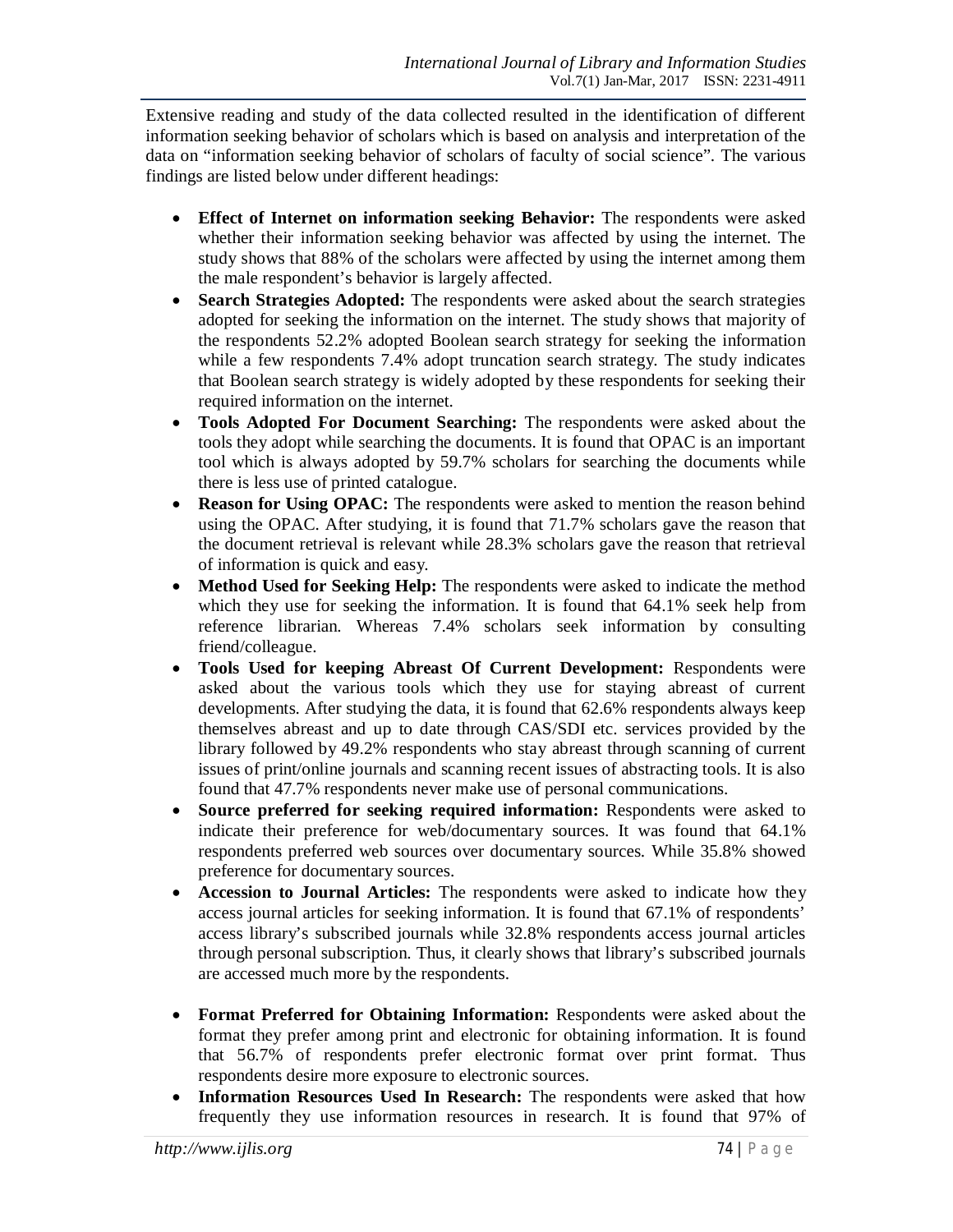respondents always use internet followed by 86.5% of respondents who use books as information source in research**.** Whereas 47.7% of respondents often make use of audio/video/CDROM/DVD as information source in research. Also found that 25.3% of respondents never make use of thesis as an information source in research.

- **Problems Faced In Seeking the Information:** The scholars do, face a number of problems in their information-seeking activities. The respondents were asked to mention the problems faced by them while seeking information to meet their needs. It is found that the top ranking problem mentioned by a majority (46.2%) of the respondents is that the information is scattered in too many sources. A majority (34.3%) complain that the latest information sources are not available. While the other problems which the respondents often face are very expensive information sources and lack of technical support.
- **Awareness of various Library Services:** The library provides various services which are useful in one way or the other. The respondents were asked to mention their awareness about these various library services. It is found that 83.5% of respondents are aware of reference services provided by the library followed by 71.6% of respondents who are aware of reprographic services. While 44.7% of respondents are to some extent aware of indexing and abstracting services.
- **Satisfaction of Library Services:** As known about the library services provided to scholars useful in research. The respondents were asked to indicate their satisfaction level of these services provided by the central and departmental libraries. It is found that 62.6% of respondents are highly satisfied by the services of central library while 11.9% of respondents are not satisfied by the services. Talking about departmental library, it is found that 37.3% of respondents are highly satisfied by the library services while 16.4% of respondents are not satisfied by the services.
- **Location of information Seeking Activities:** The scholars do seek information at different locations. The respondents were asked to mention the location of information seeking activities. It is found that majority (68.6%) of the scholars seek information at central library followed by 38.8% of respondents who seek information in the departmental library. While there are 58.2% of respondents who never seek information at home.
- **Format Preferred for Obtaining Information:** Respondents were asked about the format they prefer among print and electronic for obtaining information. It is found that 56.7% of respondents prefer electronic format over print format. Thus respondents desire more exposure to electronic sources.
- **Accession to Journal Articles:** The respondents were asked to indicate how they access journal articles for seeking information. It is found that 67.1% of respondents' access library's subscribed journals while 32.8% respondents access journal articles through personal subscription. Thus, it clearly shows that library's subscribed journals are accessed much more by the respondents.
- **Information channels Consulted:** The respondents were asked to mention the information channels they consult during research for seeking information. It is found that 70.1% of respondents consult central library as an information channel while 53.7% of respondents often consult personal collections. Also found that 55.2% of respondents never consult book stores.

# **X. Suggestions**

There are various issues which need to be suggested. Therefore, an attempt is made to suggest the following things which could be useful in future: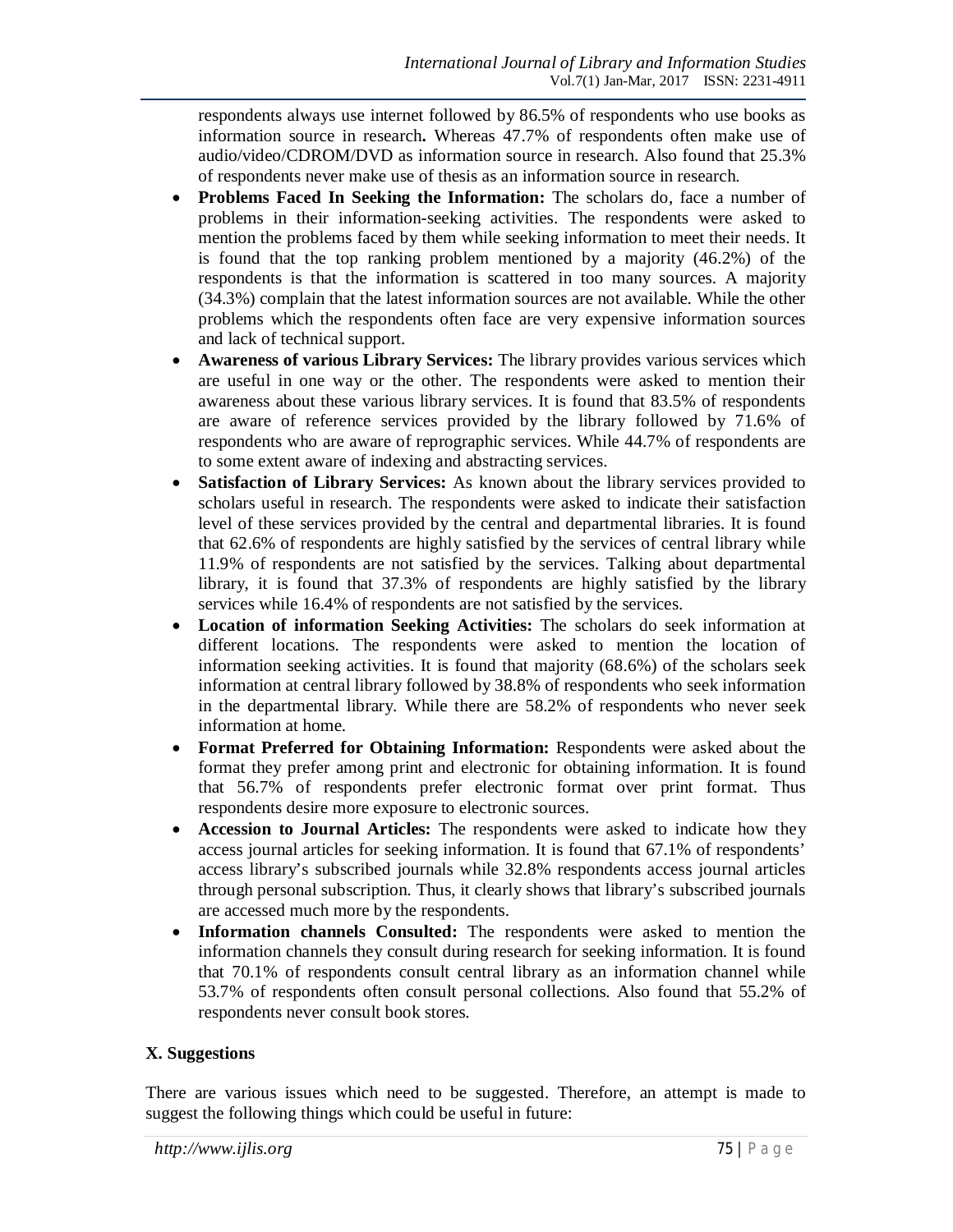The survey indicated that the majority of respondents use internet and email facility among the computer based services available in library. Very less users search CD ROM databases. Internet is therefore described as the backbone of the information superhighway. Libraries should encourage the faculty in use of library by providing Current Awareness Service in general and Selective Dissemination of Information service in particular. Libraries should also develop their collection in different formats with a variety of resources. It is clear that, more number of hours spend on information gathering activities like browsing e-journals on internet, searching for related information, E-mail alerts and correspondence. This shows that the online activity is more than the traditional activities. This shows the trend of use of electronic resources is more than the print. Therefore the libraries have to make an effort to develop the more and more electronic resources. They must also provide free internet services to users to make acquaint with the online resources. As evident from the study that majority of the scholars seek help from reference librarian. Thus, It is suggested that the library must provide adequate information and communication technology facilities for reference librarians such as internet, laser printers, scanners, fax machines, telephones etc. with a view to offer many services to varied number of scholars. It was analyzed from most of the responses that the library staff lacks professionals to a great deal for supporting researchers in many aspects. Therefore, it is suggested that the library must acquire professional personnel's in order to provide technical support to research scholars.

## **XI. Conclusion**

The core of the library profession remains the same, but methods and tools for information delivery continue to grow and change dramatically. Libraries must understand informationseeking behavior of users to re-engineer their services and provide information efficiently. The results of this study reveal users who are more or less satisfied with library collections and services. Although some useful services like current awareness service and selective dissemination of information is being provided on demand, the researchers pointed out that it would be worthwhile if the library could provide them with indexing, abstracting, and interlibrary loan service as well.

# **References**

- 1. Anwar, M.A. (2007). Research on information seeking and use in Pakistan: an assessment. *Pakistan journal of library and information science*; 8, 15-32. Retrieved from: http://www.tu.edu.pk/dlis/pjlis/index.html
- 2. Al-Squari, M. (2007) "Information needs and seeking behavior of social science Scholar at sultan Qaboos University in Oman: a mixed method approach", *unpublished doctoral Dissertations, Emporia, Ks.* Retrieved from: http://www.informationstudies.net/images/pdf/101.pdf
- 3. Anwar, M.A. (2007). Research on information seeking and use in Pakistan: an assessment. *Pakistan journal of library and information science*; 8, 15-32. Retrieved from: http://www.tu.edu.pk/dlis/pjlis/index.html
- 4. Boyd, A. (2004), "Multi-channel information seeking: a fuzzy conceptual model", *Aslib Proceedings*, Vol. 52 No.2, pp.81-8.
- 5. Cothey, V. (2002). A longitudinal study of World Wide Web user's: information searching behavior. *Journal of the American society for information science and technology,* 53(2), 67.
- 6. Geetha, P. (2004), "Information needs and use pattern of pure scientists", in Devarajan, G. (Eds),*New Frontiers of Knowledge in Information Science*, ESS ESS, New Delhi, Ed, pp.320-82.